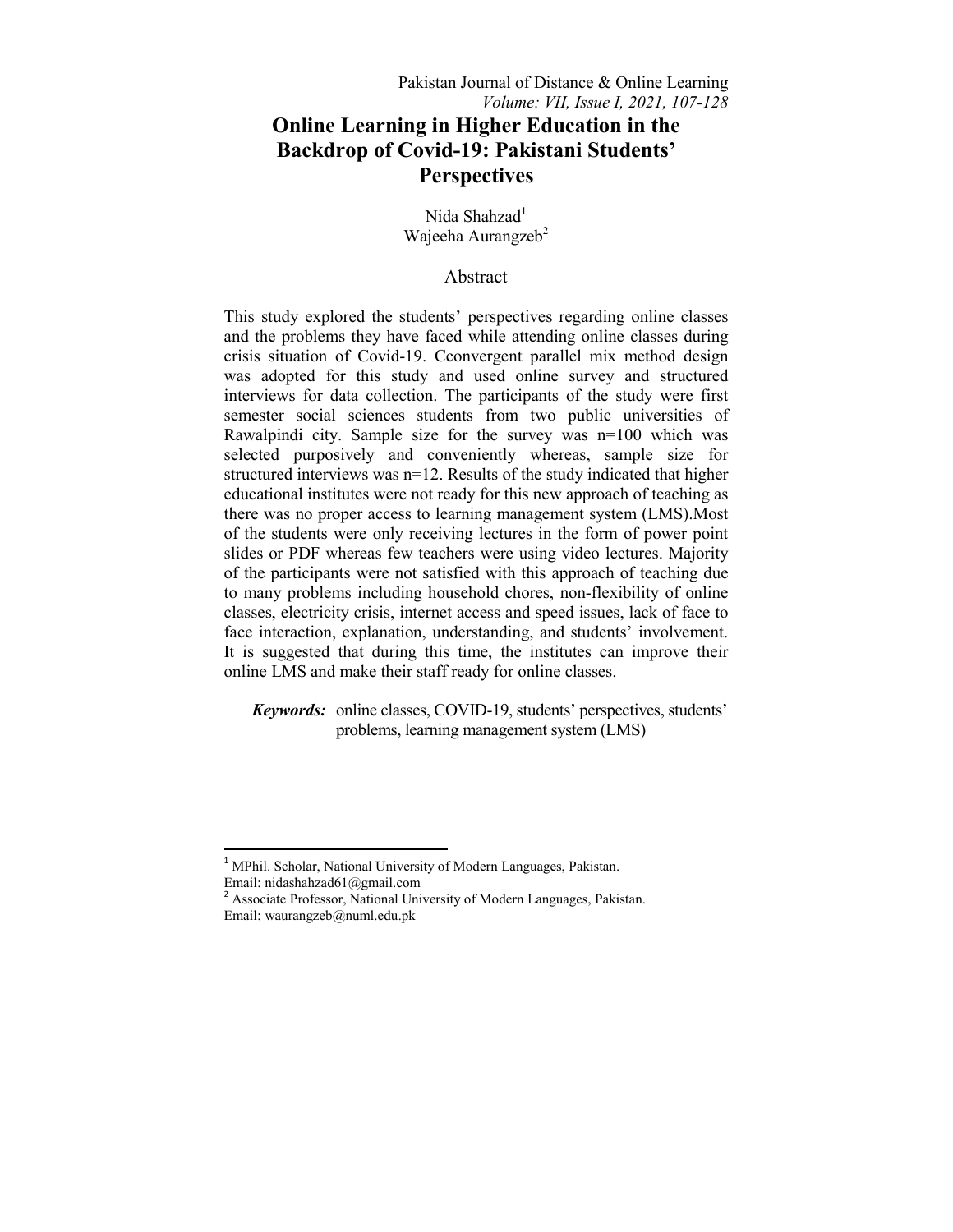#### **Introduction**

Online and distance education is very common in this era of technology because technology has reduced the distance among students, teachers and learning resources. Massive Open Online Courses (MOOC's) are getting popular through which thousands of students with internet connections can get access to an online course and can improve their knowledge and skills (Ferrer, 2017; Williams et al., 2018).This system of teaching and learning is better because it makes learning accessible for students and they can get access to various online courses by sitting at their homes and at any time of the day or night(Jacobs, 2013; Shapiro et al., 2017). Within Pakistan, higher education is still considered as a neglecting sector (Mehmood, Chong & Hussain, 2018). Therefore, online education is also beneficial for any crisis situation if a person is unable to go outside, he or she can learn through online learning systems. Pakistan is a developing country and making efforts for improving the fields of education and technology but still the ICT systems in higher educational institutes of Pakistan is not up to date (Shahzad, 2017). Most of the teachers use lecture method for teaching students and use of ICT is only limited to showing a PowerPoint slides to students during lectures.

Online education can be a better alternate to in-class education in different crisis situations. Same as during the crisis of Covid-19 in year 2020 government of Pakistan has instructed to close all educational institutes (Kaleem, 2020). It was a mid of the march in which students' semester sessions were at their peak within the higher educational institutes, and students has also paid their educational fee. As an alternate to in-class education, Higher Education Commission (HEC) has suggested institutes to take Online classes of students instead of giving them long vacations. Whereas, institutes were not prepared for online teaching because, a well-established learning management system (LMS) with all of its features was required for making learning experiences interesting and engaging for students. After some day's students' started an online protest against online classes by mentioning a lot of problems they faced during online classes. That is why researcher wanted to conduct this study in order to know that which online learning techniques have been adopted by the teachers at higher educational institutes within Pakistan during this crisis situation. Moreover, to get the views of the students' regarding learning thorough online classes and to explore the problems faced by the students during learning through online classes.

Online education is an approach of teaching in which students are required to have a digital device (Computer, Laptop, Tablet, Smart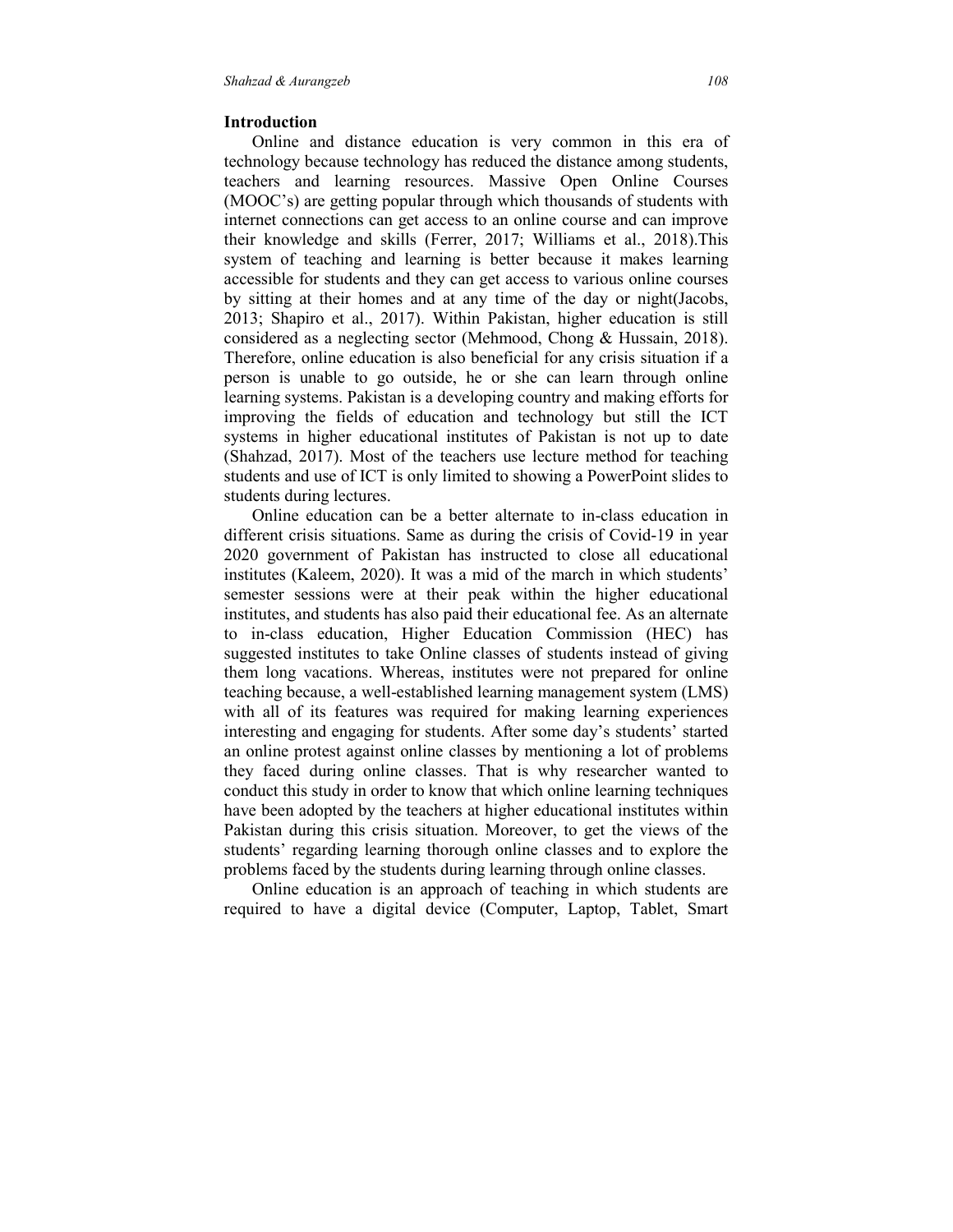Phone) and an access to a strong internet connection because in this approach of teaching all of the learning resources are available online and students needs to put their efforts in order to get access to those learning materials. There are various ways of teaching online some teachers can use recorded lectures, screen captures or live video calling for teaching purpose. The most important thing is a learning management system through which teachers can share their learning resources and thousands of students can get access to those resources even at sitting at opposite corners of the world.

Researcher personally observed that within Pakistan, internet access is not easy in backward areas of the country. Moreover, there is another issue of internet speed which most of the peoples within Pakistan are still facing. During the lock-down situation within Pakistan, researcher came to know that higher educational institutes has started online classes for students. Researcher observed that her sister and cousin sisters were not happy with this learning approach. For getting into the problem deeply, researcher contacted many of the juniors and students of other universities and also visited many of the social media pages of higher educational institutes within Pakistan. By observing all of this situation, researcher came to a conclusion that students are facing problems in learning through this online approach and they are trying to get rid of it. That is why researcher decided to explore all of the techniques, teachers are using for teaching students online as well as to get the views of the students regarding this new sudden approach of teaching. Moreover, researcher also investigated the problems faced by the students while using this online approach of teaching.

# **Objectives of the Study**

The objectives of the current research study were to:

- 1. Explore online learning techniques adopted by teachers at higher education level during COVID-19 crisis in Rawalpindi Pakistan.
- 2. Investigate the views of Pakistani students regarding online learning at higher education level during COVID-19 crisis in Rawalpindi Pakistan.
- 3. Enlist the problems faced by Pakistani students in online classes at higher education level during COVID-19 crisis in Rawalpindi Pakistan.

# **Research Questions**

For this research study following research question were under investigation: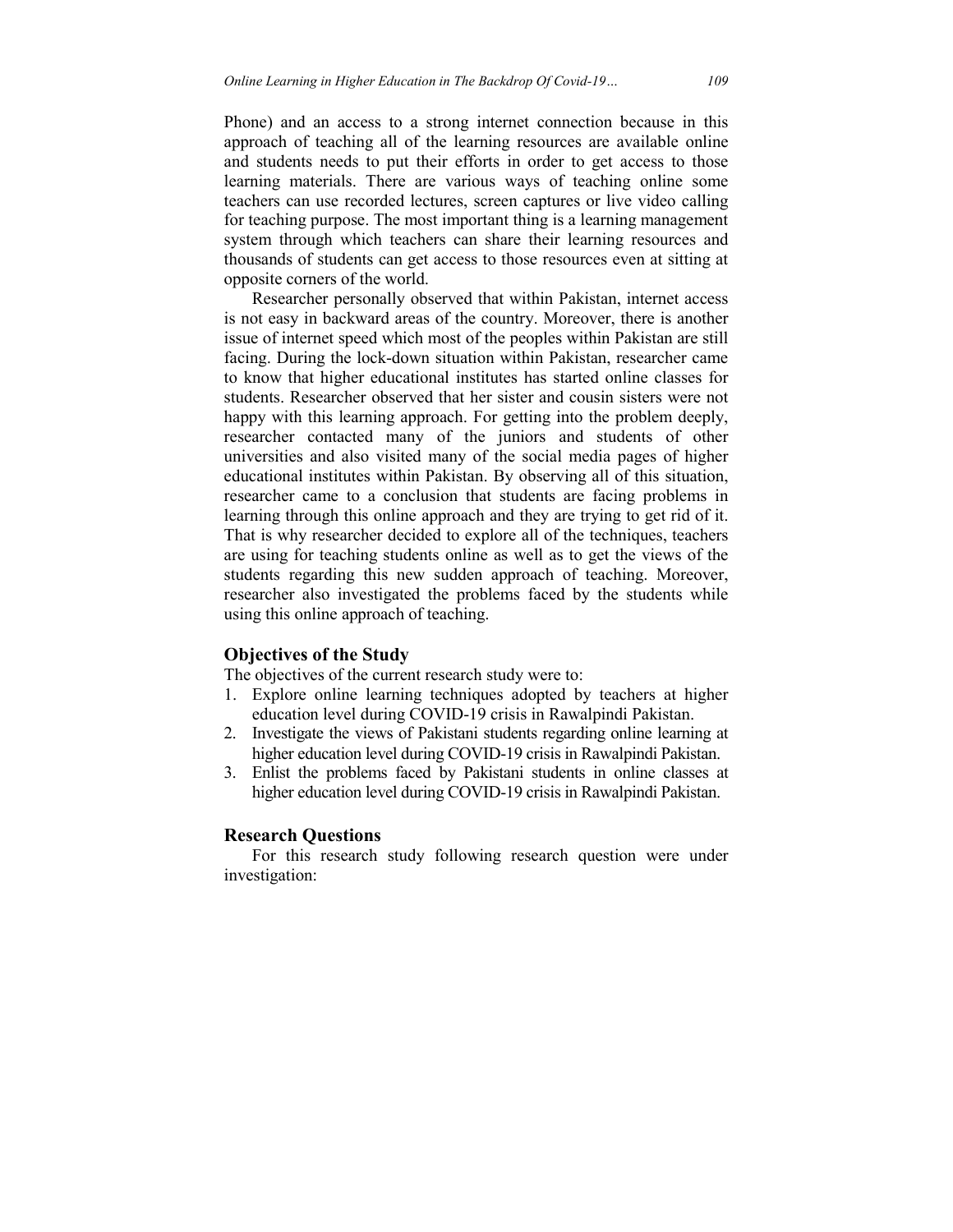- Q1: Which online learning techniques were adopted by the teachers at higher education level during COVID-19 crisis in Rawalpindi Pakistan?
- Q2: What are the views of Pakistani students regarding online learning at higher education level during COVID-19 crisis in Rawalpindi Pakistan?
- Q3: What problems were faced by Pakistani students in online classes at higher education level during COVID-19 crisis in Rawalpindi Pakistan?

# **Review of Related Literature**

Online-learning is an alternate of in-class learning which is getting popular in most of the developed countries and having its significance interms of improving learning of the students (Stephenson, 2018). Developing countries like Pakistan are also making efforts to improve its learning system by making technology-based amendments in education sector. Distance education by utilizing online means, has also been started in Pakistan at two of the institutes where many of the students from different geographical areas are getting education by sitting at their homes (Hussain, 2018; Shah, 2017). Still within Pakistan we are not having a well-developed technology-based education system at all higher education institutes. Whereas, Students have also highlighted the problems associated with e-learning systems in Pakistan. One of the research studies conducted by Qureshi et al., (2012) indicated the issues faced by students during e-learning in a developing country like Pakistan. Results of the study indicated that as per students' opinion, electricity crisis and language barriers were the most prominent issues they faced during e-learning. Furthermore, a research study conducted by Farid et al., (2014) also explored the barriers associated with e-learning. The results of the study highlighted that language related issues, lack of computer skills, lack of internet skills and accessibility of internet are the major challenges students have faced during e-learning. Moreover, a research study conducted by Hussain (2017) explored the students' perspectives regarding challenges they faced during e-learning in Pakistan. As per the results of the study, the challenges students faced during e-learning were lack of focus on studies, lack of concentration, lack of interest, excessive information on online sites, other entertaining stuff on internet, internet accessibility for every student and lack of faceto-face interaction. In addition to this, another research study was conducted to explore the challenges associated with Massive Open Online Courses (MOOC's) in Pakistan. The results of the study indicated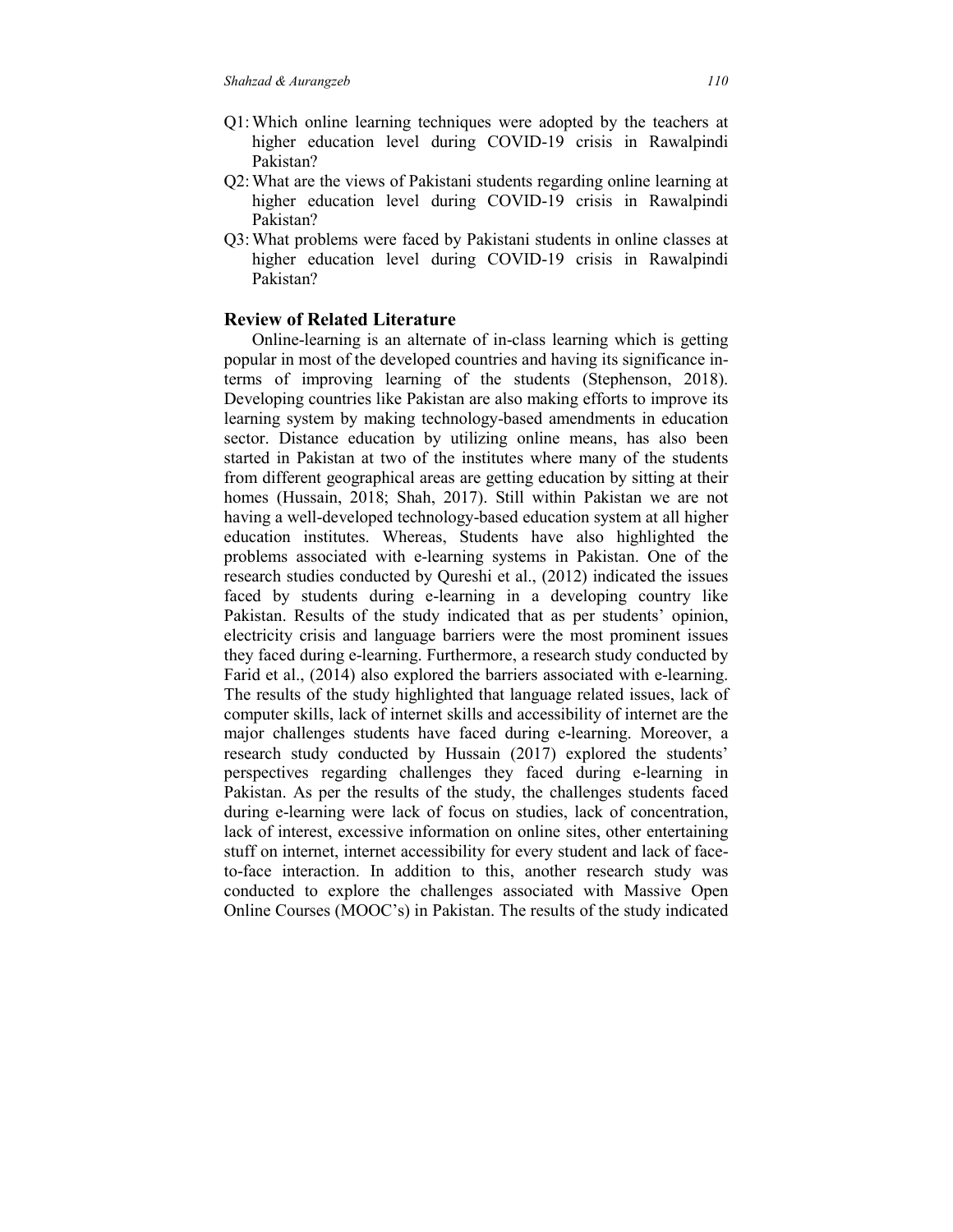electricity crisis, internet connectivity issues, difficult to answer the queries of every student and lack of face to face interaction as the major challenges associated with MOOC's within Pakistan (Ahmed et al., 2017). Different researches in Pakistan has indicated the challenges associated with online learning specifically in Pakistan but these also highlighted the importance of online learning in improving students' learning and to make our educational system up to date.

With the outbreak of COVID-19 in the year 2020, the higher educational institutes, as per the suggestion of HEC, have started the online classes for students to compensate them during the time of crisis. The institutes were not ready for this sudden change in the approach of teaching which raised many problems for students. In this research study, researchers wanted to get the students perspectives regarding learning through online classes specifically during the crisis situation of Covid-19 because the researchers could not find a study to explore the perspective of students regarding online classes specifically in any crisis situation like COVID-19 within Pakistan. Whereas, it is not related to education field but medical field which is totally different from education filed (Rundle et al., 2020). Moreover, the available literature adopted quantitative methodology (Adnan & Anwar, 2020).It is necessary to work on this area of research for identifying the problems students faced in online learning system and for making effective plans to deal with such challenges.

#### **Research Methodology**

For the current research study, the researchers used convergent parallel mix method design. It is a design in which researcher collect data by using both quantitative and qualitative means during the same phase of research process, analyse the two parts separately and do a combine interpretation of results (Creswell & Pablo-Clark, 2011).The current research study was exploratory in nature and researcher used both quantitative and qualitative approaches of data collection. Researchers used questionnaire for getting the responses of the participants regarding online classes in the crisis situation of COVID-19. Moreover, for making the research results more reliable, researcher also used structured interviews which were held online via Google Meet.

The population of the study was first semester students of social sciences department from two public universities in Rawalpindi city. Purposive and convenient sampling technique was used for selecting participants from two public sector universities in Rawalpindi city. Data were collected from two public universities based on convenience during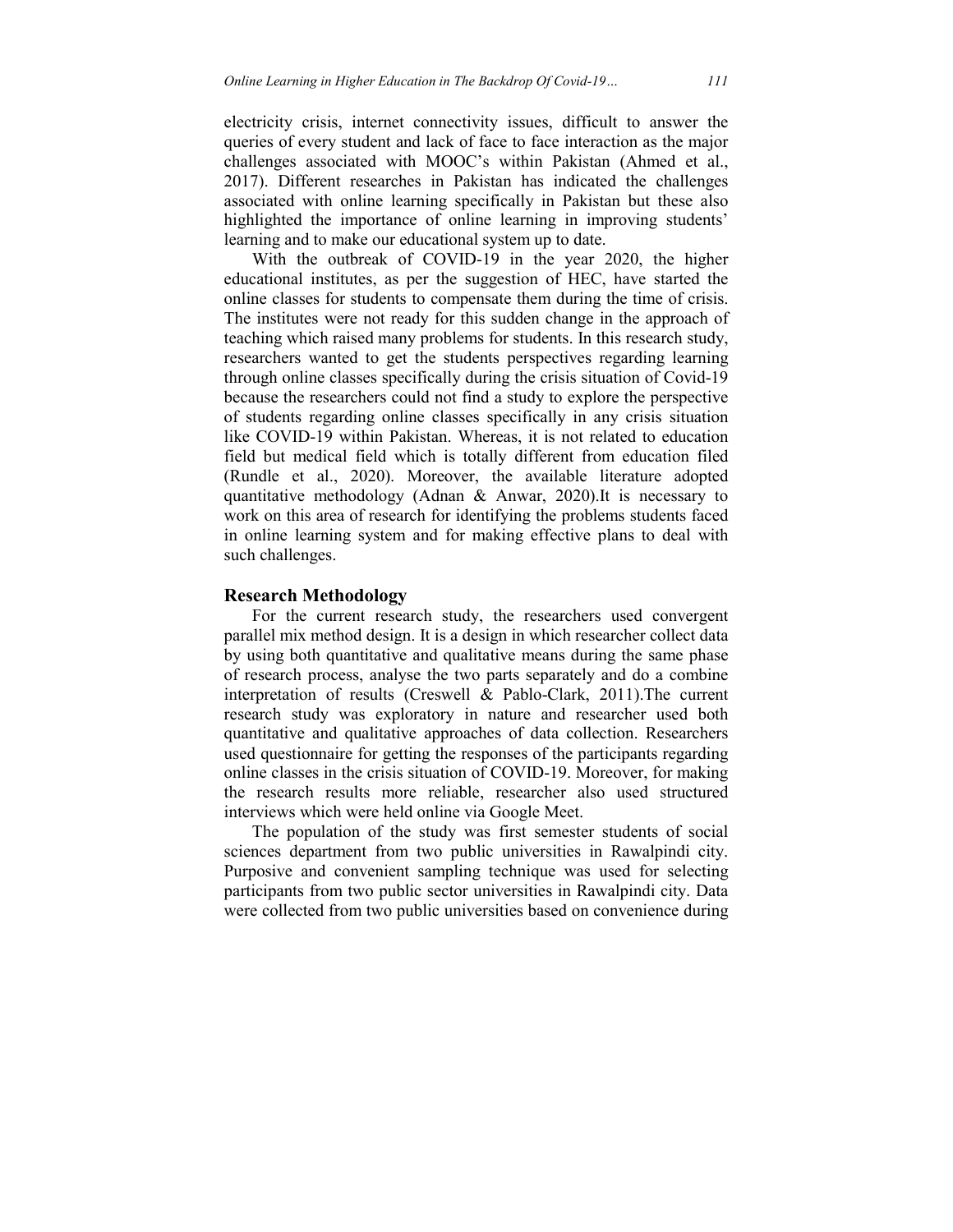COVID-19 pandemic. Furthermore, the reason behind using purposive sampling technique is that researcher wanted to get data from those institutes having online classes during crisis situation of COVID-19. Moreover, because it was impossible for the researcher to go out of home for data collection, the researcher used convenient sampling technique and approached participants by using online channels including Facebook and WhatsApp. As researcher has used both questionnaire and structured interviews so the sample size for quantitative part of the study was n= 100(fifty participants from each university) whereas, the sample size for Qualitative part was  $n=12$  (six participants from each university).The reason behind selecting less sample size for qualitative part was that researcher wanted to get in-depth responses by conducting structured interviews.Self-developed questionnaire was used in order to get the perspectives of the students regarding online classes during the crisis situation of Covid-19. Moreover, self-developed structuredinterview guide was also used for getting the in-depth responses of the participants regarding online classes.

For analyzing the quantitative part of the data, researchers used descriptive statistics and calculated the percentages of the responses. In addition to this, for analyzing the qualitative part of the study, thematic analysis was done by following the open and axial coding. Moreover, researcher has first typed each of the recorded interview then done coding and generated themes out of it for further analysis.

#### **Findings**

The researcher has used descriptive analysis design for data analysis of quantitative part. The percentages of responses were calculated and analyzed the responses on the basis of those percentages. Detailed analysis of the quantitative part is described as under: Researcher explored which online learning systems or teaching tools, the teachers were using during crisis situation of COVID-19 in Pakistan. Details of the results are mentioned in Table. 1.

# Table 1

| <u>UNISIS.</u>        |      |        |          |                |
|-----------------------|------|--------|----------|----------------|
| Software's/Online     | Zoom | Google | Whatsapp | PowerPoint/Pdf |
| <b>Teaching Tools</b> |      | Class  |          | Lectures       |
|                       |      |        |          | through Email  |
| Percentages           | 12%  | 20%    | 20%      | 48%            |

*Online Learning System/Software's Teachers are using during Covid-19 Crisis.*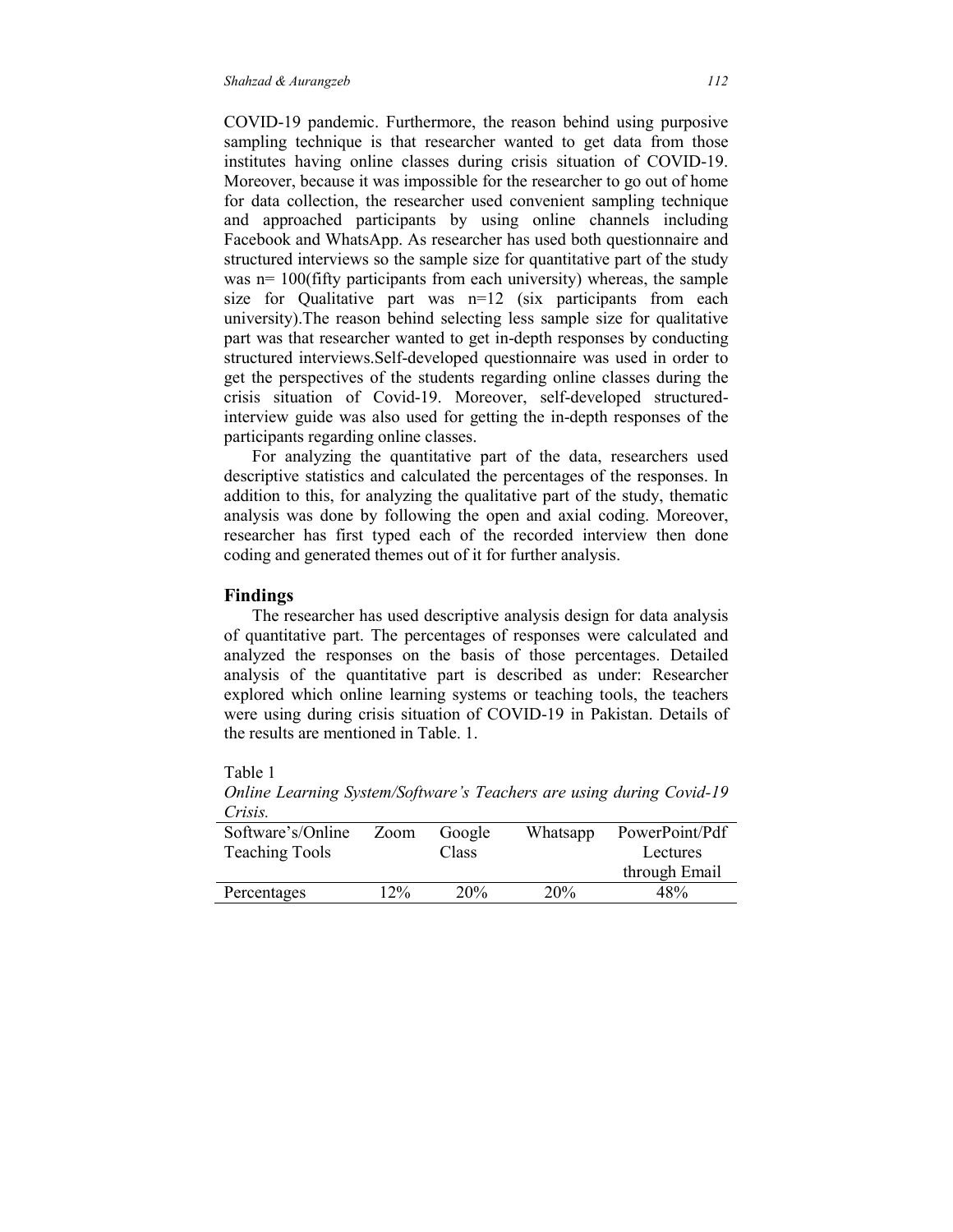As per the results mentioned in the above table it has been indicated that Majority of the teachers (48%) were using Email for sending lectures either in the form of PowerPoint slides or Pdf. Whereas, some of the teachers (20% each) were also using Google Classroom or WhatsApp for teaching students but very few (12%) of them were using Zoom or Skype for live video lectures. By analyzing the results, it has been highlighted that most of the teachers were sending written lectures to the students by using Emails and they were not using a Proper Learning Management System (LMS) for taking online classes. Researcher has collected data regarding the learning tools teachers were using in online classes during the crisis of Covid-19, details of the results are mentioned in Table. 2.

Table 2

*Learning Tools Teachers Are Using in Online Classes during COVID-19 Crisis* 

| <b>Statements</b>                      | Agree |        | <b>Neutral Disagree</b> |
|----------------------------------------|-------|--------|-------------------------|
| My teacher share Online videos for     | 35%   | 18%    | 47%                     |
| learning                               |       |        |                         |
| My teacher share PowerPoint slides for | 68%   | $8\%$  | 24%                     |
| learning                               |       |        |                         |
| My teacher takes my class on Live      | 33%   | $10\%$ | 57%                     |
| Video call                             |       |        |                         |

The table 2 indicated that most of the teachers (68%) were using PowerPoint slides for teaching students in the crisis situation of Covid-19. Whereas, some of the teachers (35%) were sharing Online/YouTube videos with students and Some of them (33%) were taking online classes by using Live video calling. It has been analyzed from the results that most of the teachers were sharing PowerPoint slides with students instead of taking a proper online class by utilizing LMS. This raised a question that either teachers are just providing the learning materials to the students or they are also explaining those learning materials properly for better understanding of students? The answer to this question is present in the Table. 3.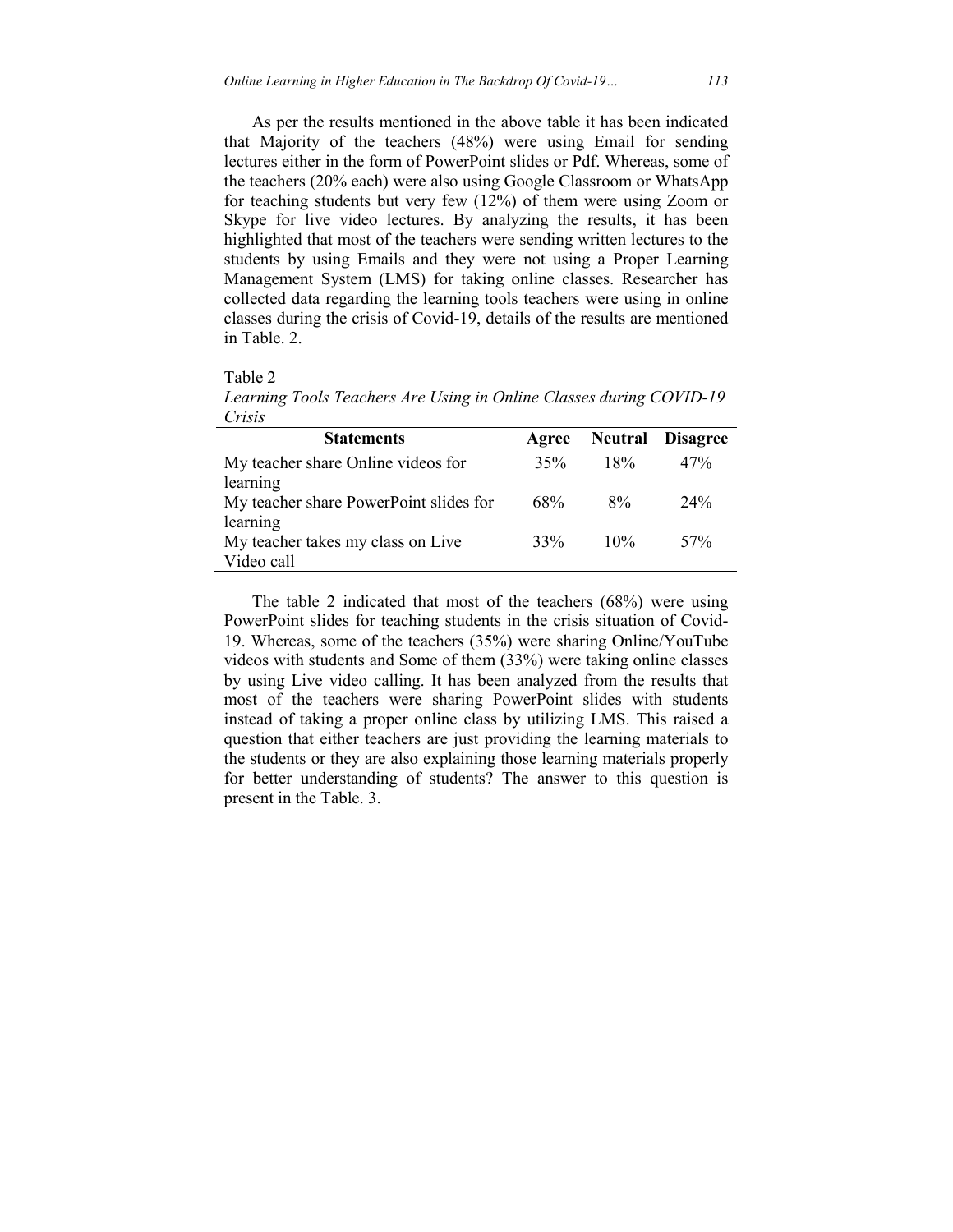Table 3 *Explaining Learning Materials within Online Classes during Crisis of Covid-19.* 

| Agree | <b>Neutral</b> | <b>Disagree</b> |
|-------|----------------|-----------------|
| 29%   | $11\%$         | 60%             |
| 58%   | 10%            | 32%             |
|       |                |                 |
| 40%   | $11\%$         | 49%             |
|       |                |                 |
| 59%   | 17%            | $24\%$          |
|       |                |                 |
|       |                |                 |

The table 3 is indicating that as per participants' response only few of their teachers (29%) explained the online videos which they shared with them. Moreover, most of the students (58%) responded that their teachers also explained every slide which they shared with them. 59% of the students also responded that their teachers used WhatsApp Voice messages for explaining the learning materials. In addition to this, (49%) of the participants were disagreed with the statement that "My teacher sent me a lot of lectures without explaining them". By analyzing those results, it has been indicated that most of the teachers who were using PowerPoint slides were also explaining those slides by using WhatsApp voice messages. Whereas, the less percentage of teachers who were explaining the videos indicated that teachers were only sharing the videos with students without explaining them which is not enough for better understanding of the students. Furthermore, it has been also highlighted that the difference among the percentage of teachers who were explaining every learning material and who were not explaining every learning material they shared with students is less which means half of the teachers were explaining the learning materials they provided to the students and half of them were not explaining the learning materials which compelled students to do self-study. Researcher also explored the views of students regarding online classes they are taking in crisis situation of Covid-19; details of the results are mentioned in Table. 4.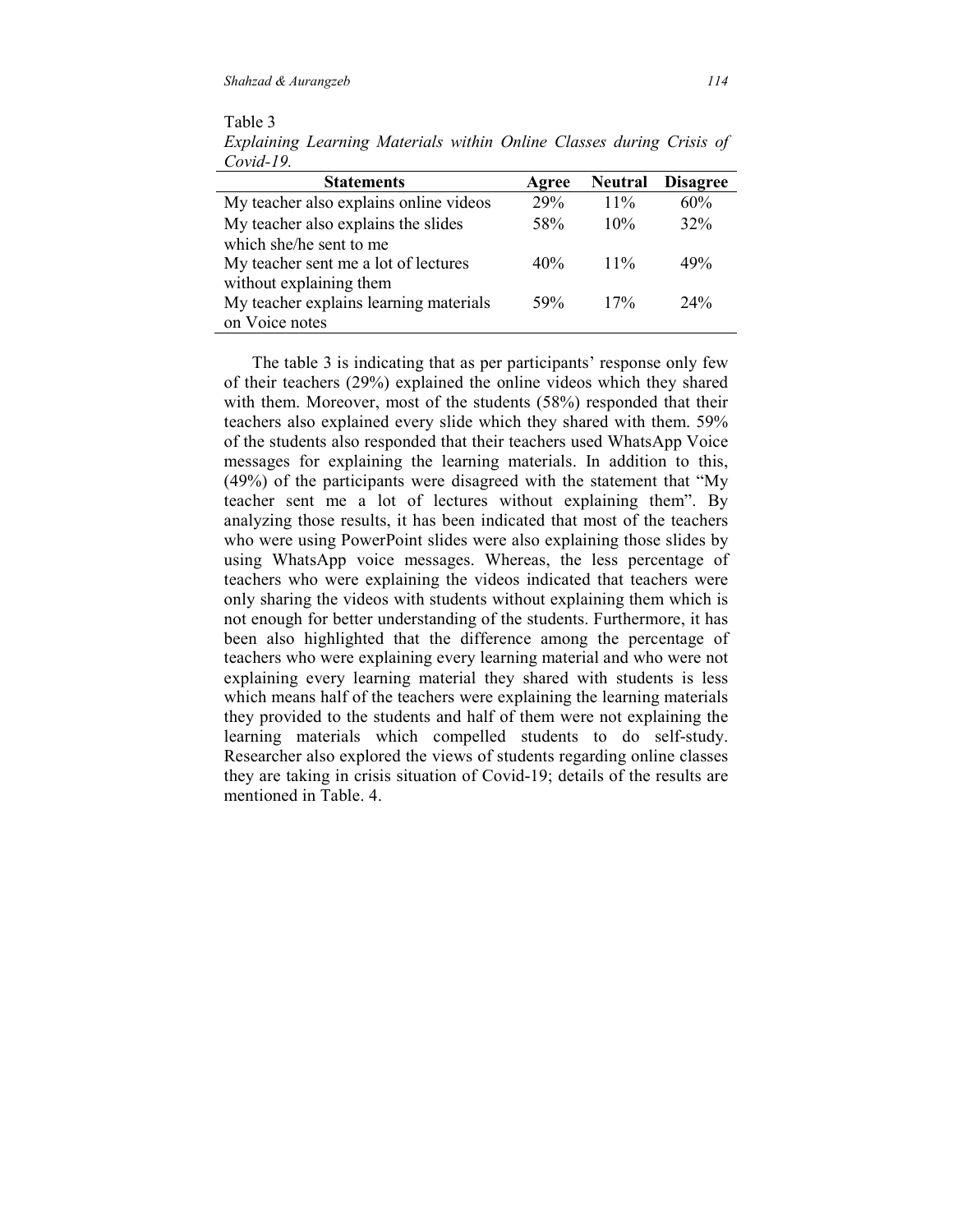| <b>Statements</b>                            | Agree | <b>Neutral</b> | <b>Disagree</b> |
|----------------------------------------------|-------|----------------|-----------------|
| My teacher is expert in using online         | 25%   | 27%            | 48%             |
| tools for teaching                           |       |                |                 |
| I am satisfied with the online teaching      | 25%   | 12%            | 63%             |
| tool my teacher is using                     |       |                |                 |
| I like to take online classes in this crisis | 32%   | $5\%$          | 63%             |
| situation                                    |       |                |                 |
| I am learning a lot through online           | 24%   | 17%            | 59%             |
| classes                                      |       |                |                 |
| Online classes are improving my              | 28%   | 12%            | 60%             |
| knowledge                                    |       |                |                 |
| Online classes will help me in getting       | 15%   | 14%            | 71%             |
| good grades                                  |       |                |                 |

The above table is indicating that majority of the participants (48%) were showed their disagreement towards the statement "My teacher is expert in using online tools for teaching". In addition to this majority of the students' (63%) responded that they were not satisfied with the online teaching tools their teachers were using during crisis of COVID-19. Moreover, (63%) of the participants also responded that they do not like to learn through online classes during this crisis situation. The participants (59%) also shared their response that they were not learning much through online classes and 60% of the participants also indicated that online classes are not improving their Knowledge. In addition to this, 71% of the participants were having an opinion that online classes will not help them in getting good grades. It has been analyzed from the above results that most of the students were having an opinion that their teachers are not much expert in utilizing the online tools for teaching because of which they were not satisfied with the online tools their teachers were using. Furthermore, it has also been analyzed that students were not liking this online approach of teaching because as per their opinion it is not improving their knowledge as well as learning, they were also having an opinion that this online approach of teaching will affect their grades negatively and they will be unable to get good grades in their exams. Researcher has also explored that in students' opinion what are the benefits of online classes, details of the results are mentioned in Table 5.

Table 4 *Views of the students Regarding Online Classes.*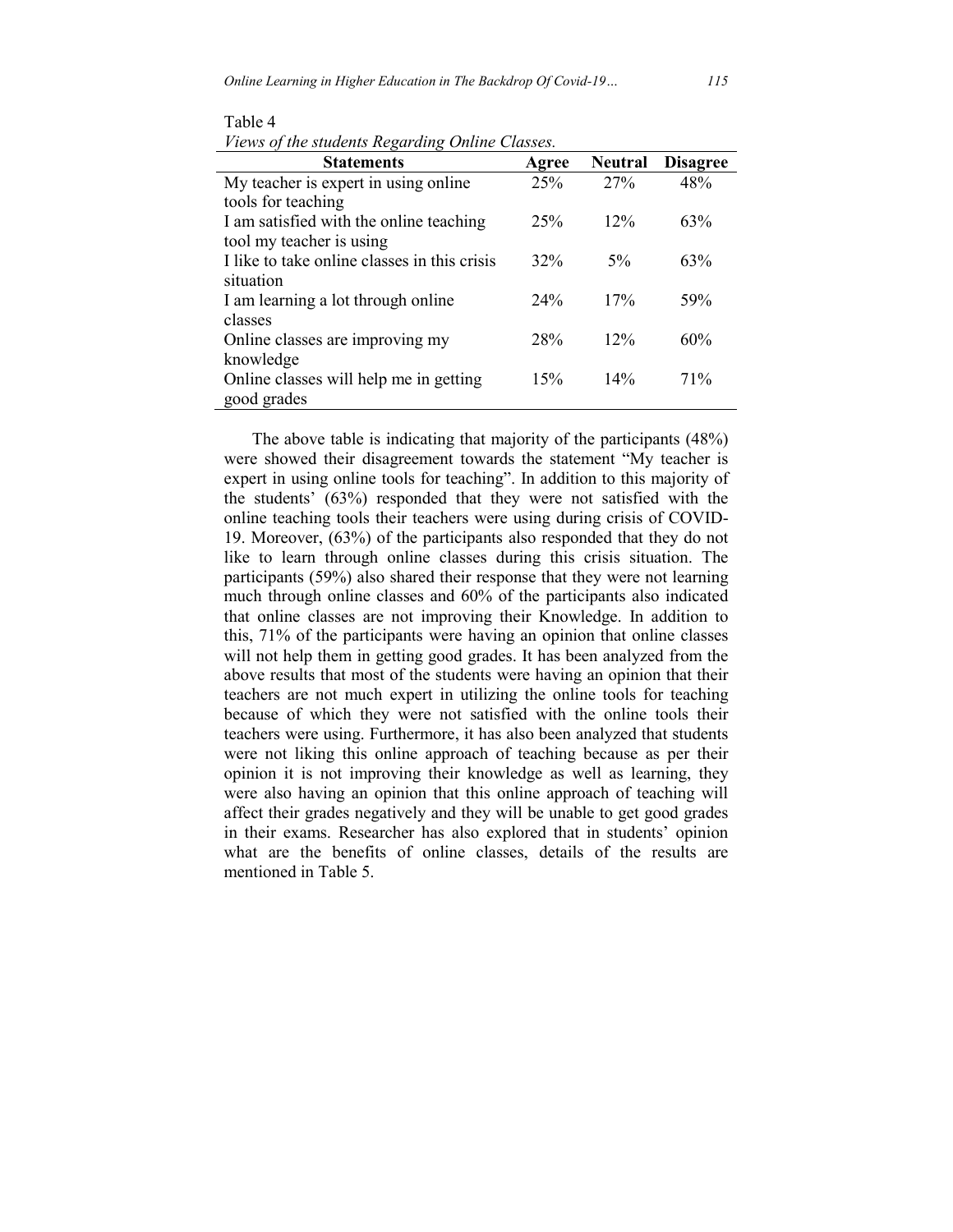| <b>Statements</b>                                     | Agree | <b>Neutral</b> | <b>Disagree</b> |
|-------------------------------------------------------|-------|----------------|-----------------|
| Learning materials are always available               | 49%   | 21%            | 30%             |
| in online classes<br>I can get access to the learning | 49%   | 16%            | 35%             |
| materials any time                                    |       |                |                 |
| Online classes are more comfortable                   | 17%   | 17%            | 66%             |
| Online classes/learning is cost effective             | 43%   | 20%            | 37%             |
| Online classes make a student self-                   | 25%   | 9%             | 66%             |
| disciplined                                           |       |                |                 |
| Online classes make a student                         | 22%   | 15%            | 63%             |
| responsible                                           |       |                |                 |

Table 5 *Benefits of Online Classes During Crisis of Covid-19.* 

As per the above-mentioned table it has been indicated that most of the participants (49%) were agreed with the statement that "Learning materials are always available in online classes". Same as (49%) of the participants also showed their agreement towards the statement "I can get access to the learning materials any time". In Contrary to this, Majority of the students (66%) Showed their Disagreement towards the statement "Online classes are more comfortable" and (66%) of the participants also showed their disagreement towards the statement that "Online classes makes a student self-disciplined". In addition to this (63%) of the participants also showed their disagreement towards a statement that "Online classes makes a student responsible". Whereas, (43%) of the participants showed their agreement towards a statement that "Online learning/classes are cost effective". By analyzing the results, it has been indicated that as per the views of the students' Accessibility of the learning material everywhere and any time and Cost effectiveness of online learning/online classes are the major benefits of online classes. In contrary to this, as per their opinion online classes are not much comfortable nor they make students' self-disciplined and responsible towards their learning. Researcher has also explored the problems faced by students in Online Classes during the crisis situation of COVID-19, details of the results are mentioned in Table 6.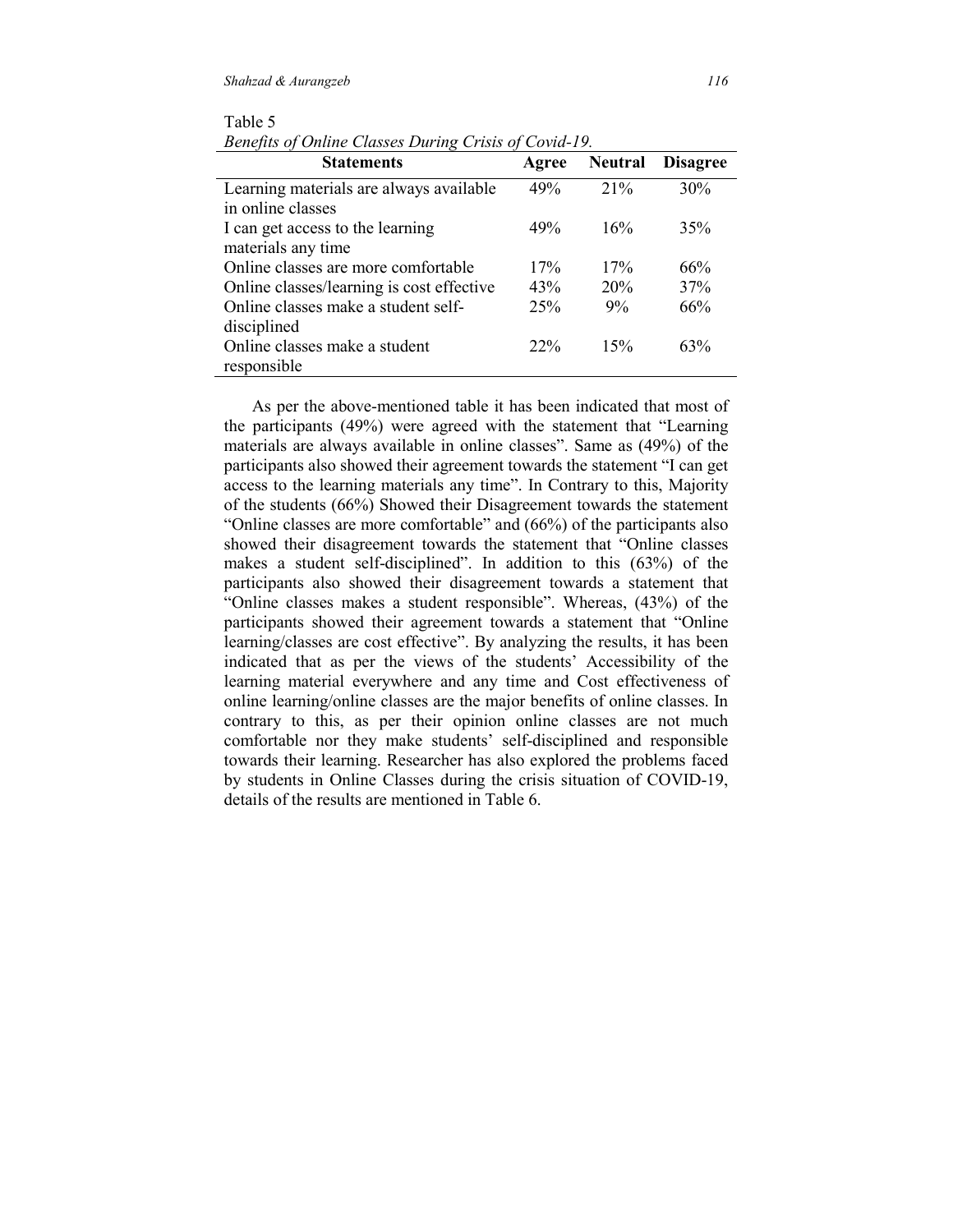| I roblems Pacea by Suddents in Ontine Classes During Crisis of Covia-19. |        |                |                 |
|--------------------------------------------------------------------------|--------|----------------|-----------------|
| <b>Statements</b>                                                        | Agree  | <b>Neutral</b> | <b>Disagree</b> |
| Online classes are not flexible                                          | 63%    | 10%            | 27%             |
| Every student is not having an internet<br>connection                    | 92%    | 3%             | 5%              |
| Facial interaction is less in online<br>classes                          | 91%    | $2\%$          | $7\%$           |
| Students are unable to ask questions in<br>online classes                | 55%    | 22%            | 23%             |
| Internet speed also effect online classes<br>and learning                | 93%    | $1\%$          | $6\%$           |
| Our institute is not having a Proper<br>LMS for online classes           | 82%    | 10%            | 8%              |
| Our teachers are not having access to<br>LMS                             | 67%    | 21%            | 12%             |
| Our teachers do not have enough online<br>resources for teaching         | $62\%$ | 18%            | 20%             |
| Practical subjects are difficult to<br>understand online                 | 86%    | 5%             | $9\%$           |
| It takes a lot of time for downloading an<br>online video                | 72%    | 14%            | 14%             |

Table 6

*Problems Faced by Students in Online Classes During Crisis of Covid-19.* 

As per the details mentioned in the above table it has been indicated that majority of the participants (63%) were agreed with the statement that "Online classes are not flexible" and (92%) of the participants also responded that "Every student is not having an internet connection". In addition to this, (91%) of the participants also showed their agreement towards the statement "Facial interaction is less in online classes". Moreover, (55%) of the participants responded that "Students are unable to ask questions in online classes" and (93%) of the participants also agreed with the statement that "Internet speed also effect online classes and learning". Furthermore, majority of the participants (82%) were having an opinion that their institute is not having a proper LMS for online classes and (67%) of the participants also showed agreement with the statement that "Our teachers are not having access to LMS". Results of the study also indicated that majority of the participants (62%) were agreed on the statement that "Our teachers do not have enough online resources for teaching" and (86%) of the participants also responded that practical subjects are difficult to understand in online classes. Majority of the respondents (72%) also showed their agreement towards the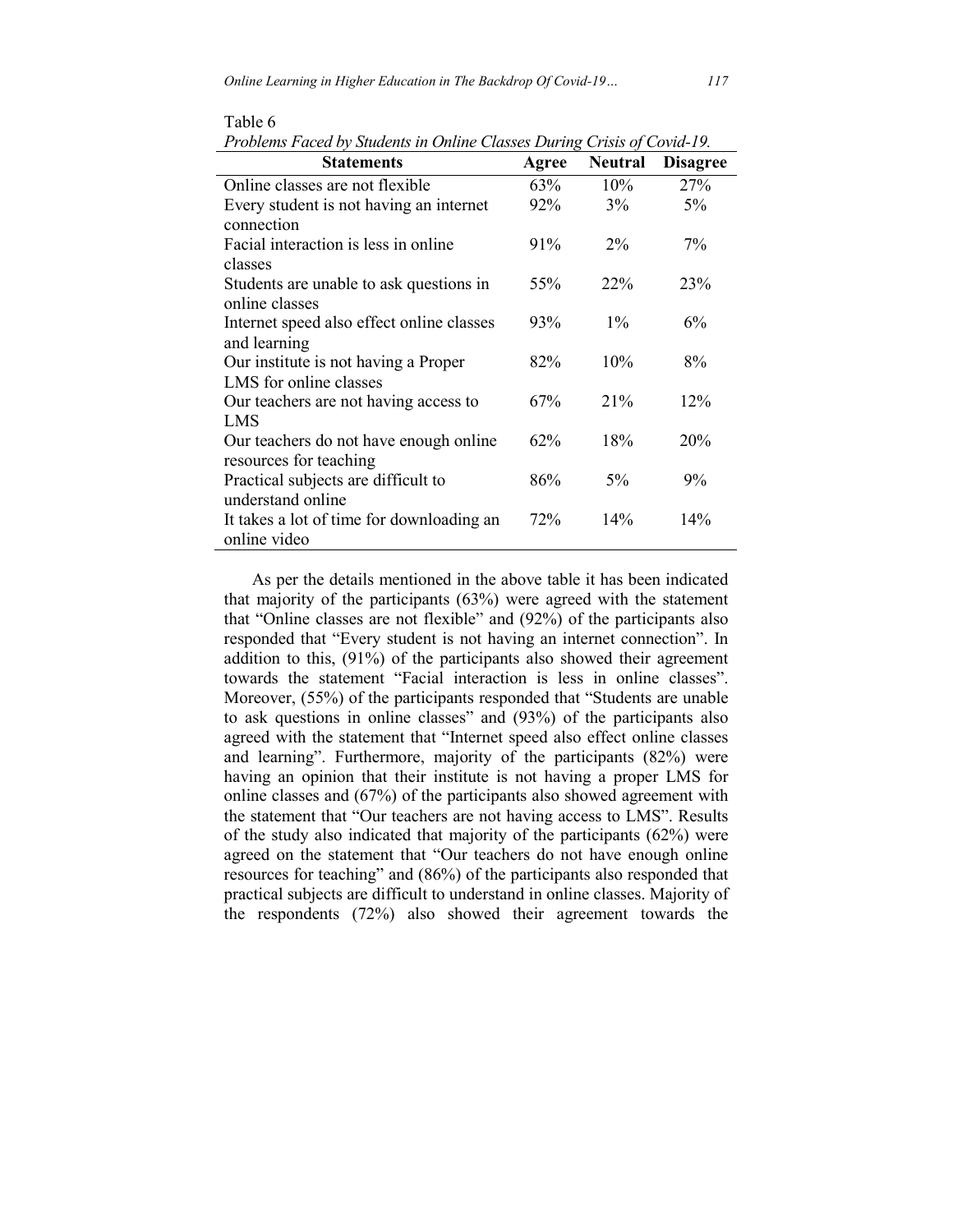statement that "It takes a lot of time for downloading an online video". From the above mentioned results it has been indicated that as per the views of the students' they have faced multiple problems related to online classes during crisis situation of Covid-19 in Pakistan which includes non-flexibility of online classes, Internet access issues, Internet speed, Lack of facial interaction, Students are unable to ask questions from teachers, Lack of Proper LMS, issues related to teachers' access to LMS and online materials and Lack of understanding for practical subjects.

#### **Qualitative Analysis**

It has been analyzed from the responses of the interviews that teachers were not utilizing a proper LMS and the software or online learning tools they were using for online classes during crisis situation of COVID-19 were WhatsApp, Zoom, Email/Gmail, Voice Recordings, Skype, Pdf/Power point Lectures, Google Class. Majority of the participants responded that their teachers are using Google Class for sharing lectures in the form of pdf/PowerPoint files and taking assignments and quizzes. They also responded that some of their teachers also explain the learning materials either through mobile recording or WhatsApp Voice notes. Moreover, participants have also responded that very few of their teachers are sharing lectures in the form of videos (YouTube Videos)or audios but most of them are sharing documents or PowerPoint slides regarding lectures. From the interviews it has also been highlighted that all of the teachers were not using video calling software's for teaching students due to which facial interaction among students and teachers was too less. One of the participants responded that:

"*Our teachers are not using proper LMS but they are sharing a junk of lectures in the form of power point or Pdf by using Google Classroom….*"

Through structured interviews researcher also explored that either students are satisfied with the online learning tools their teachers are using or not and what are the reasons for their satisfaction and nonsatisfaction. By analyzing the responses of the participants, it has been indicated that students were not satisfied with the online learning tools their teachers were using during crisis situation of COVID-19 and as per their opinion they are not satisfied because in this sudden situation of COVID-19, teachers and institutes were not well-equipped to arrange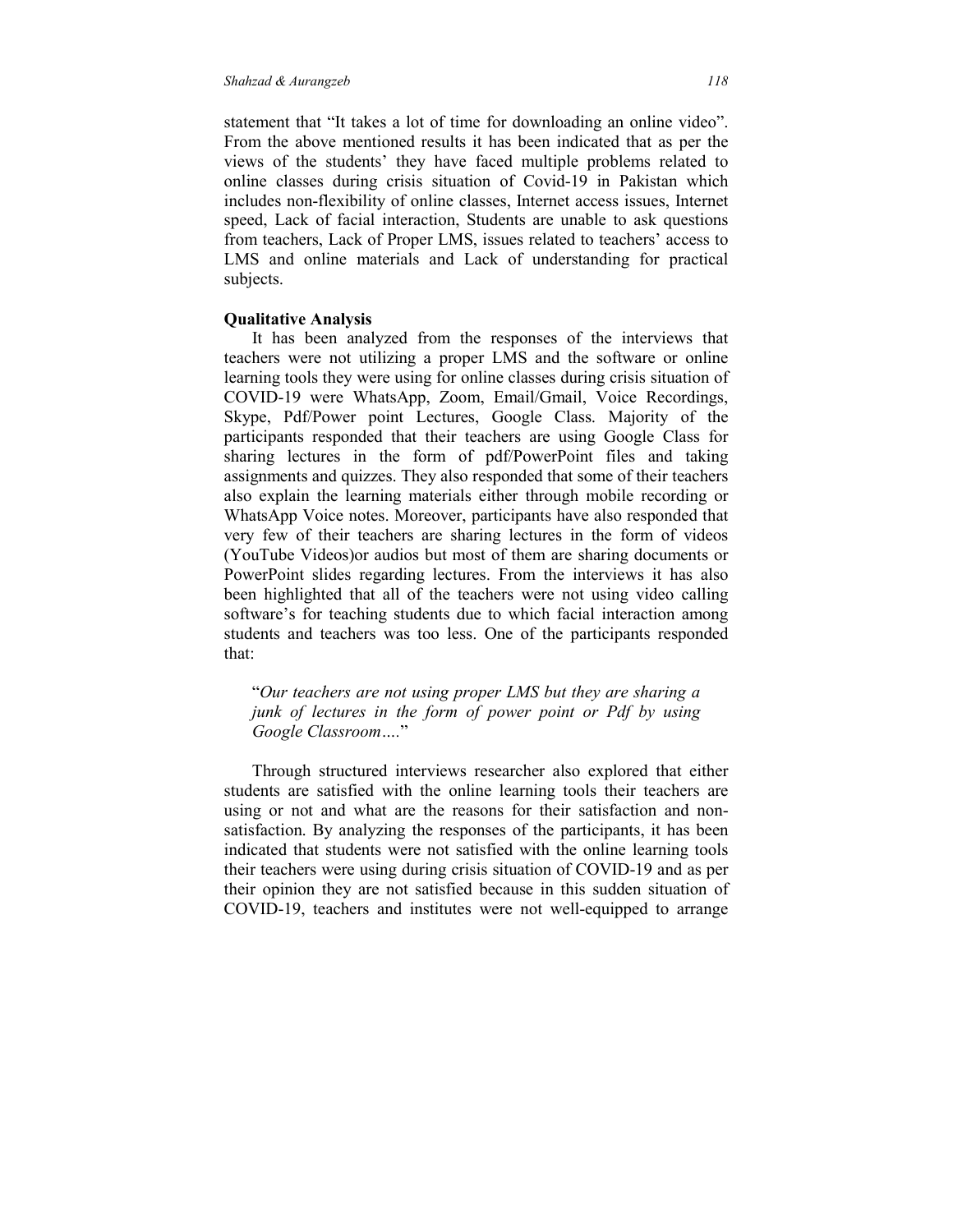online classes for students and these online classes are not proper classes because every teacher is not having access to LMS and they are using random online tools for teaching. Participants also responded that there is no face to face interaction with teachers due to which it is difficult to understand concepts. Moreover, they also responded that they are not satisfied because such kind of improper online classes are waste of time and are not effective for learning because students understanding during these classes is nill or zero. In addition to this, participants also responded that their involvement is less in these online classes as they are not able to discuss their queries with their teachers because they apply privacy within the groups where no one can ask questions. Participants also responded that they are not satisfied with these online classes because their teachers are only sharing a lot of lectures without explaining and asked them to do prepare it by their own selves for quizzes and assignments this compel students to do rote memorization instead of actual concept clarity. Participants were also having a point of view that in practical subjects like: Mathematics, Statistics and Lab based subjects it is difficult for students to understand those subjects through self-study or by watching online videos until their teacher would not explain it to them properly and in detail. Furthermore, almost all of the participants were responded that they are not understanding anything from online classes because in Pakistan electricity and internet issues are very common, internet connection is not much stronger and every student is not having an access to it due to which they are getting shorter on their attendance as well as understanding which will affect their grades negatively. One of the respondent said that:

"*I am not satisfied with these online classes because teachers are not explaining anything and compel us to do self-study which is not helping us in understanding the concepts Properly."* 

In contrary to this, some of the participants also responded that they are not fully satisfied with these online classes but "something is better than nothing" and they also responded that their teachers are putting enough efforts to find the appropriate and easy online tool which every student can use properly. It is also a first time and sudden experience for teachers but they are struggling to find the best possible ways to teach students and making their concepts clear but it is not that easy because we are not used to this system and it will take time for both teachers and students' to getting used to this approach of teaching. One of the participants responded that: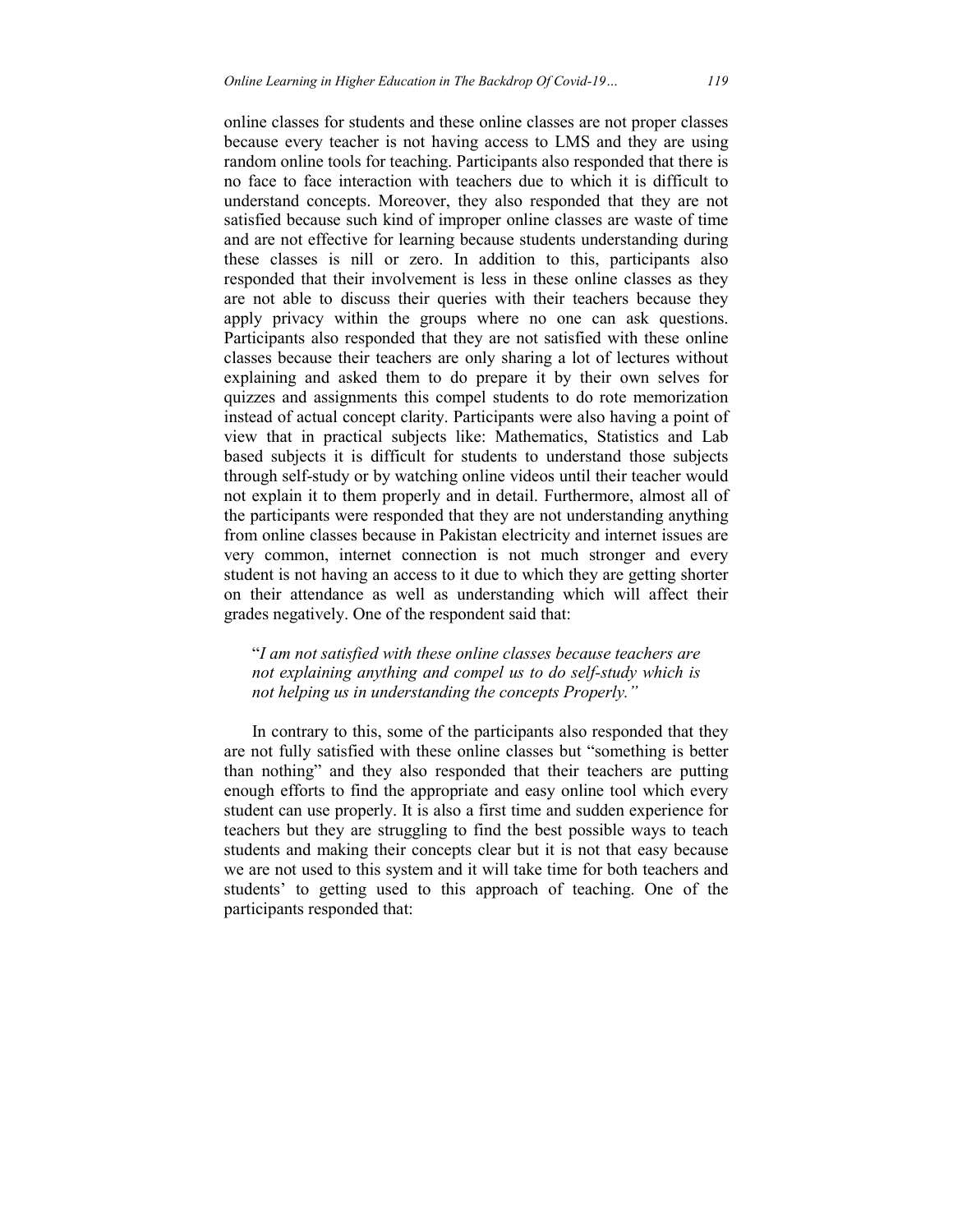"*Something is better than nothing and online classes are better to save our time during this crisis.*"

Another Respondent said that:

"*I am happy that my teachers are putting extra efforts to help me out in my studies, but it will take time to get things normal.*"

Researchers has also explored the views of students regarding benefits of Online classes during this Crisis situation of COVID-19. As per the responses of the participants, within online classes, all lectures were available online due to which they can get access to lectures and online learning materials any time and from anywhere which is very helpful for them. Moreover, some of the students were also having the point of view that online classes are the best alternate during this crisis situation of Covid-19 because instead of sitting at home, wasting time and fee they are taking online classes which not only saving their time but also helping them in getting in-touch with education or studies. In addition to this, students also responded that because of these online classes, they will be able to complete their degree within the required time. One of the participants responded that:

"*It is new for us and our teachers to use Technology in classes but during this crisis situation it will save our time and we will be able to complete our degree within time*."

Researchers has also investigated the participants' point of view about what problems they have faced while taking online classes during crisis situation of COVID-19. As per the responses of the participants, most of the participants were having the point of view that it is difficult to understand content and concepts in online classes because sometimes signals are weak and the disturbance in the home environment also divert their focus and attention from the content due to which they do not understand things properly. Furthermore, as per the opinion of the participants, it has also been analyzed that within online classes, communication problem is a major issue and some of the participants also said that their teachers are not taking proper online classes, they are just sending them the notes or lectures without explaining them and ask them to do independent learning which is not enough for conceptual understanding. One of the participants said that: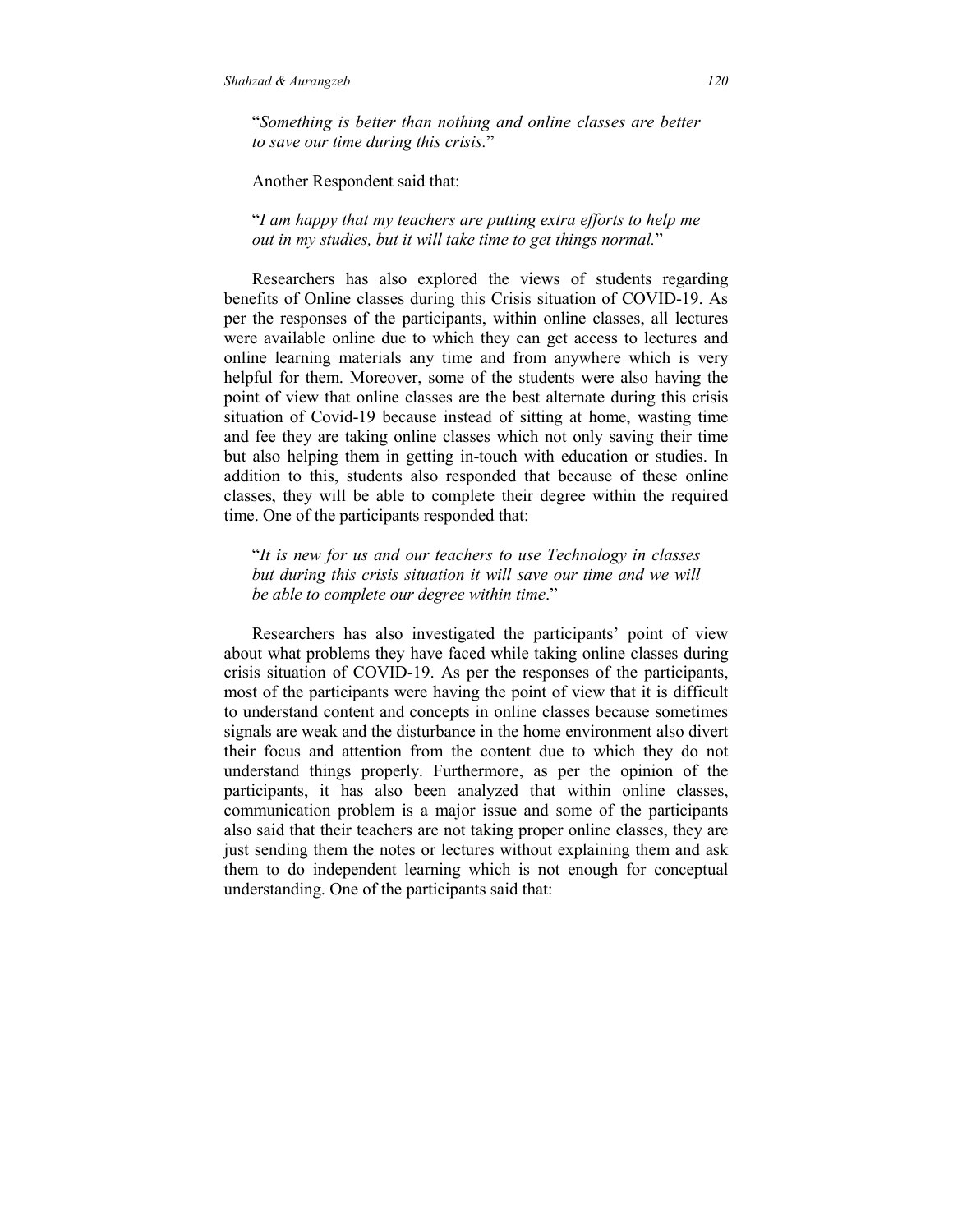"*I am unable to understand the content in online classes because I am unable to pay my full attention on content due to poor signals and noisy home environment*."

In addition to this, participants also responded that the major problems associated with online classes were electricity issues and the students' who went back to their homes in backward areas they are not having proper internet connection due to which they are not only facing content completion issues but also their attendance is getting short in online classes which is making them upset. Moreover, participants also highlighted that internet within Pakistan is still not much powerful and accessible for every student due to which they are facing many problems during online classes and they are afraid about their bad performance during exams because they are not understanding the concepts or content. One of the participant said that:

*"Internet problem is the major issue due to which students take tension even some students in my observation are suffering from depression and anxiety because they have paid high fee and are unable to attend classes and their class fellow are going to complete the whole syllabus."* 

Another participant also responded that:

*"Everyone have no access to WiFi and internet packages are expensive and it's an economic burden for both students and their parents."* 

Moreover, participants also responded that they are less involved in online classes because their teachers are not compromising with them, they are not allowed to ask questions and their teachers are giving them a lot of assignments and quizzes without explaining the content which compels them to do rote memorization for getting good grades in quizzes. One of the participants said that:

"*It's totally crap and students are just forced on spoon feeding. Teachers provides bundle of learning material to students just for cramming them without comprehending and it's a wastage of time for both students and teachers."*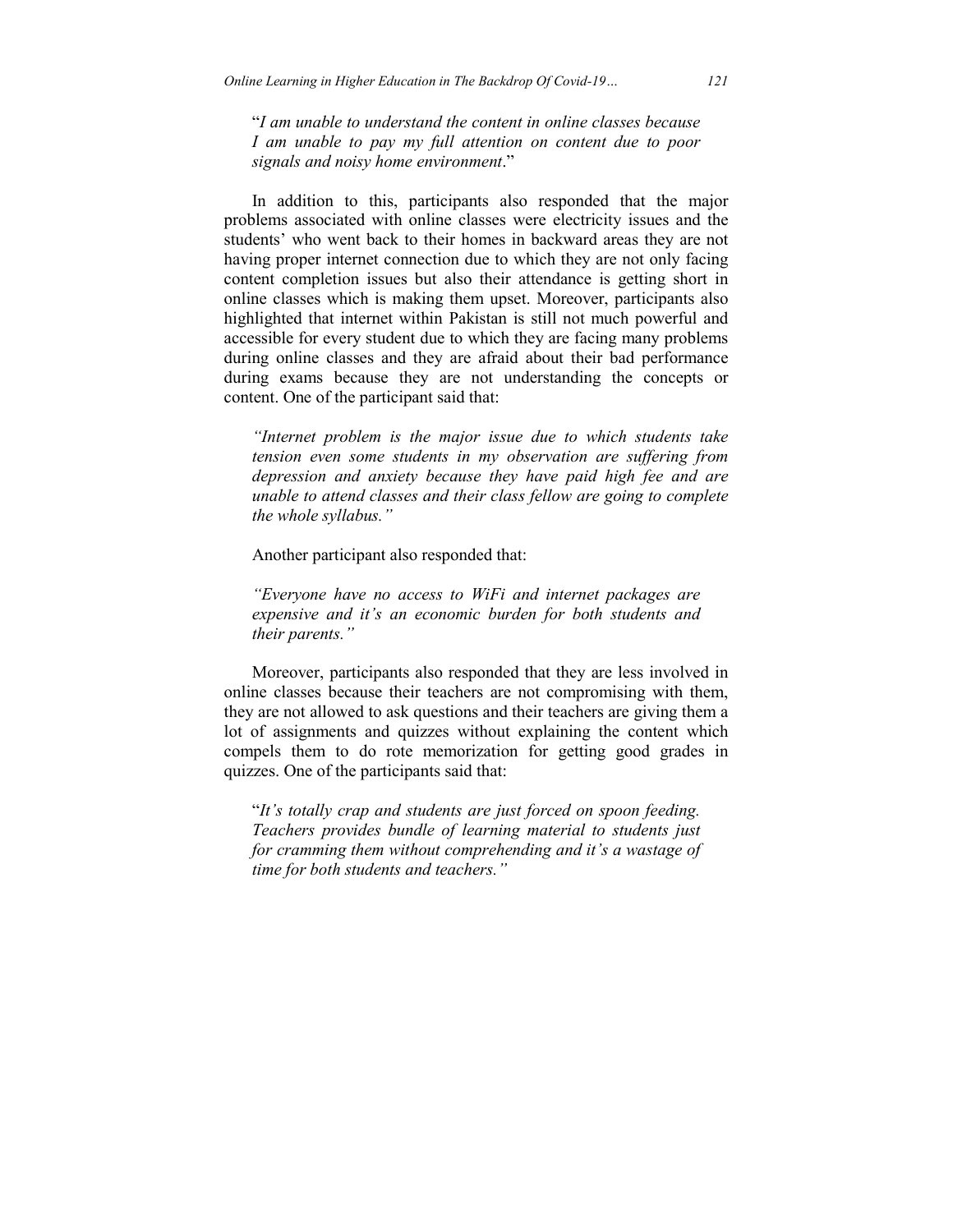#### *Shahzad & Aurangzeb 122*

Some of the participants also highlighted that they are not able to use the software their teachers are using, sometimes their mobiles get hanged due to which they lose their attention. Furthermore, they also said that they are not used to this informal environment of learning that is why lack of facial interaction is also a major problem due to which they are not able to concentrate on the subject matter. Students also claimed that in this informal environment they are unable to discuss their problems with their teachers freely. Moreover, majority of the participants were having the view that this approach of teaching is not suitable for Pakistan because it requires a proper setup but within such sudden crisis situations our teachers are unable to use proper LMS or even they are not having an access to LMS which is creating many problems for students. They also said that it is difficult to cover practical subjects online which requires lab work or also subjects like Mathematics, Statistics etc. which needs real life demonstration.

One of the participants said that:

"*This online system is not suitable for sudden crisis situations because we are not having proper technology-based learning systems in every higher educational institute of Pakistan."*

Researchers has also asked respondents to suggest any alternate to online classes during this crisis situation of Covid-19. Most of the participants suggested that educational institutes can consider these months as semester break and postpone the semester to the next session. Furthermore, they also suggested that universities can take extra semester with fee compensation to reduce the fee burden of their parents. In contrary to this, some of the participants said there is no other alternate to online classes because they do not know when the institutes will open again that is why institutes may continue online classes to save their time and money.

#### **Discussion and Cross Analysis**

The approaches of teaching and learning has now transformed, and various components of technology has become the part of these modern approaches which are beneficial for improving students' knowledge and skills. Online learning is also one of the forms of innovative teaching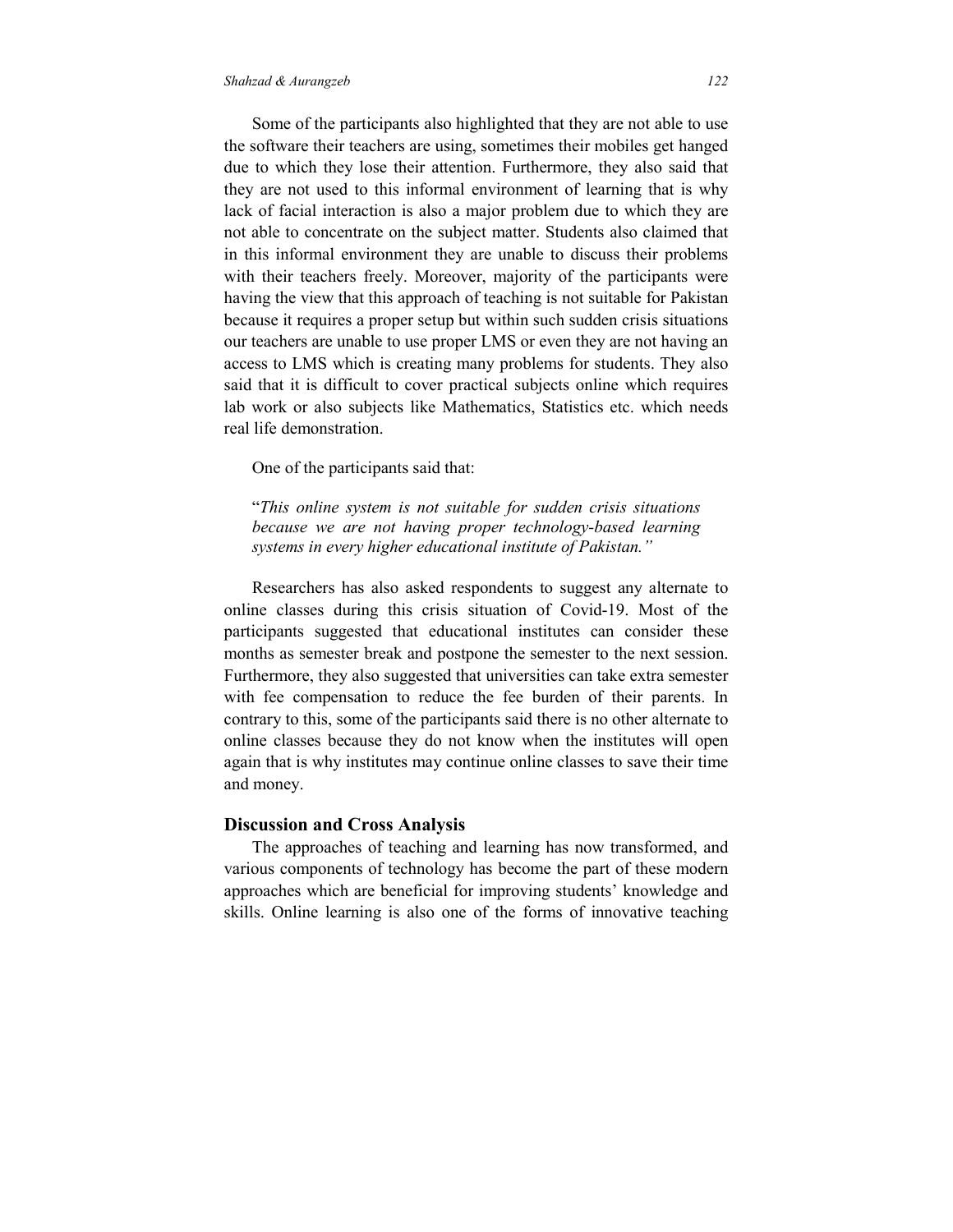approach which is trending these days and it can be easily predicted that it will be the need of the future generation too. This approach is significant in terms of providing knowledge and skills to students across the world anytime and anywhere which indicates that it can also be used during any crisis situation but for making this approach successful institutes must need a proper LMS and teachers are also required to have enough expertise to use it effectively. For this study researcher has explored students' perspectives regarding the online classes which their institutes have started during the crisis situation of COVID-19 in Pakistan. Moreover, the problems they have faced while taking online classes during this crisis situation and also explored students' opinions regarding the alternate to these online classes during this crisis situation of COVID-19.

As per the results of the study it has been indicated that during this sudden crisis teacher were not using proper LMS for arranging online classes for students but they were sending PowerPoint slides or Pdf files to students through Gmail/Email and they were also using Google classrooms for sending notes and taking quizzes and assignments. In contrary to this, very few teachers were using Zoom or Skype for arranging live online classes for students. These results of the study were unique because within Pakistan there is no evidence for arranging online classes during any crisis situation before Covid-19.

It has been also indicated that students were not satisfied with the online tools their teachers were using because teachers were giving them a lot of lectures and were not explaining the lectures either live or in recorded form by utilizing WhatsApp or another software. Whereas, most of teachers were asking students to do self-study without involving any facial interaction which is not enough for students' concepts clarity and understanding and students were afraid of getting poor grades in exams. Moreover, there is a controversy among the students regarding asking questions from teachers' majority of the students said that they are not allowed to ask questions from their teachers but some of them said that their teachers are putting extra efforts in explaining the content and answer all of their queries regarding the content. In addition to this, the reasons of students' dissatisfaction from online classes were lack of LMS in higher education institutes, lack of teachers' access to LMS, in appropriate selection of online tools for teaching, electricity crisis,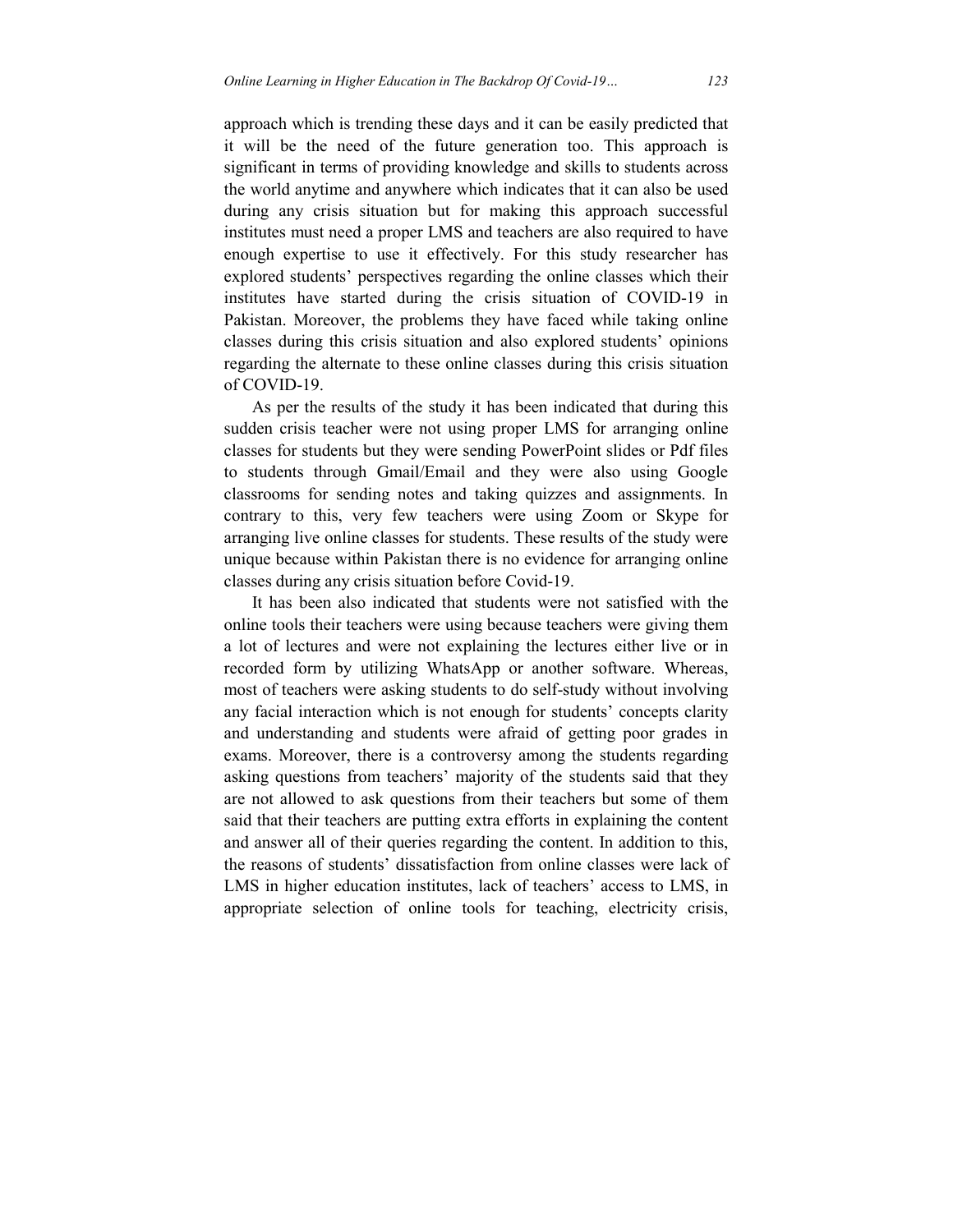internet access and speed issues and in appropriate approach for practical subjects which requires lab work or demonstration. In contrary to this, some of the participants were not fully satisfied with online classes but having an opinion that something is better than nothing and this alternate is good for saving their time and educational fee during this crisis situation of COVID-19. The results of the study were unique because researchers explored the students' satisfaction regarding online classes specifically within the crisis situation of COVID-19 and in the past, there was no such incident happened in Pakistan when sudden online classes has been started in higher education institutes of Pakistan. In general, Memon et al., (2019) conducted a comparative study of online learning management in Pakistan and results of the study indicated that 80% of the participants were not aware about online LMS tools which is quite similar to this study.

It is also extracted from the results that in participants' opinion the major benefits for online classes during Covid-19 were accessibility of learning materials, time flexibility, cost effectiveness, no wastage of educational time, degree completion within time and no wastage of educational fee. Hussain (2017) also indicated cost effectiveness and time flexibility as one of the major benefits of Online Classes within Pakistan but these results were not generated during any crisis situation like COVID-19.

From the results of the study, it is also indicated that the problems students have faced while taking online classes during crisis situation of Covid-19, were non-flexibility of online classes, internet access issues, internet speed issues, electricity crisis, lack of facial interaction, lack of teachers' explanation, lack of proper LMS and issues related to teachers' access to LMS and online materials, lack of understanding, lack of involvement, excessive rote memorization and lack of questioning from teachers. Same as Ahmed et al., (2017), Farid et al., (2014), Qureshi et al., (2012) indicated electricity crisis and internet access or speed issues as major problems of online classes within Pakistan. In addition to this, Hussain (2017) also indicated lack of students' concentration and lack of face-to-face interaction within online classes as major problems students highlighted while taking online classes in Pakistan. Ahmed et al., (2017) also indicated that difficulty to answer the queries of every student are also a major problem indicated by students while taking online classes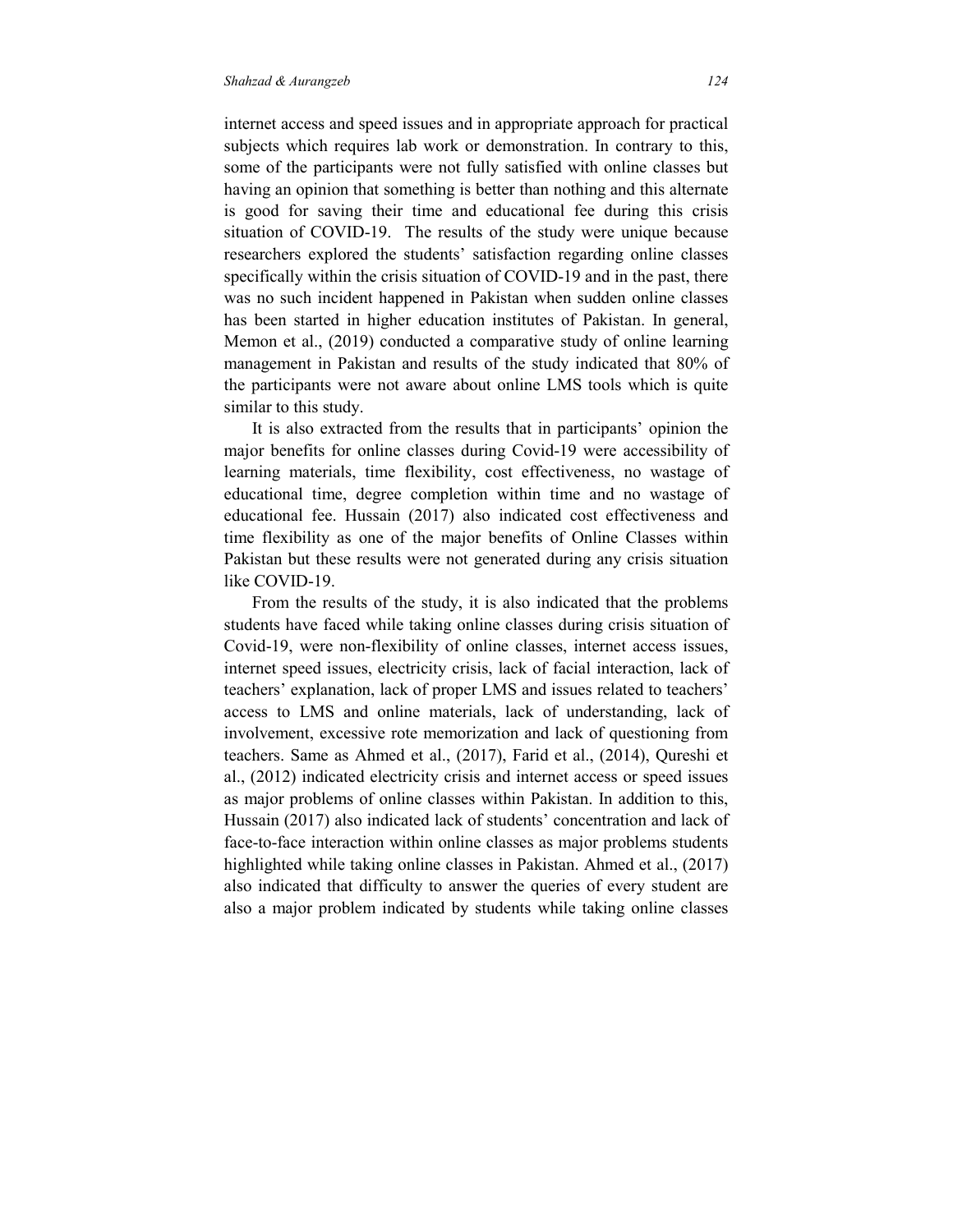within Pakistan, but these results were not generated during any crisis situation like COVID-19.

By reviewing the results of the study, it has been indicated that as per students' opinion, the best alternate to online classes is semester break with fee compensation during this crisis of COVID-19. These results of the study were unique because within Pakistan, there is no evidence for arranging online classes during any crisis situation before COVID-19.

# **Conclusion and Recommendations**

In this study, researchers explored students' perspectives regarding taking online classes during pandemic of Covid-19 in Pakistan. It is indicated that most of the students were not satisfied with this approach of teaching because as per their opinion their institute is not having a proper LMS due to which their teachers are just sending them a lot of lectures through Gmail or Google classroom without explaining which leads towards lack of involvement and lack of understanding on the part of students. Furthermore, students have indicated various problems they have faced while taking online classes most common of them were access to internet, internet speed issues, electricity crisis and lack of content explanation. It has been suggested by participants to stop online classes and consider the current time period as semester break with fee compensation until institutes might improve LMS for rearranging online classes in effective way.

For the current research study, there are certain limitations; researcher was only able to collect data from the respondents who were available online because due to lockdown, researcher was unable to go outside home for data collection. Moreover, researcher has approached students of different semesters and different departments conveniently. Number of participants was limited due to pandemic situation and closure of universities. It is recommended to improve the LMS at university level for managing online classes regularly and effectively. Moreover, future researchers may conduct this sort of study at different universities of country for planning more effective strategies of teaching and learning. This study might be helpful for the authorities to take a decision regarding continuity of online classes. Moreover, it will also help curriculum planners to look into the problems students are facing in online classes and decide how can they overcome these problems in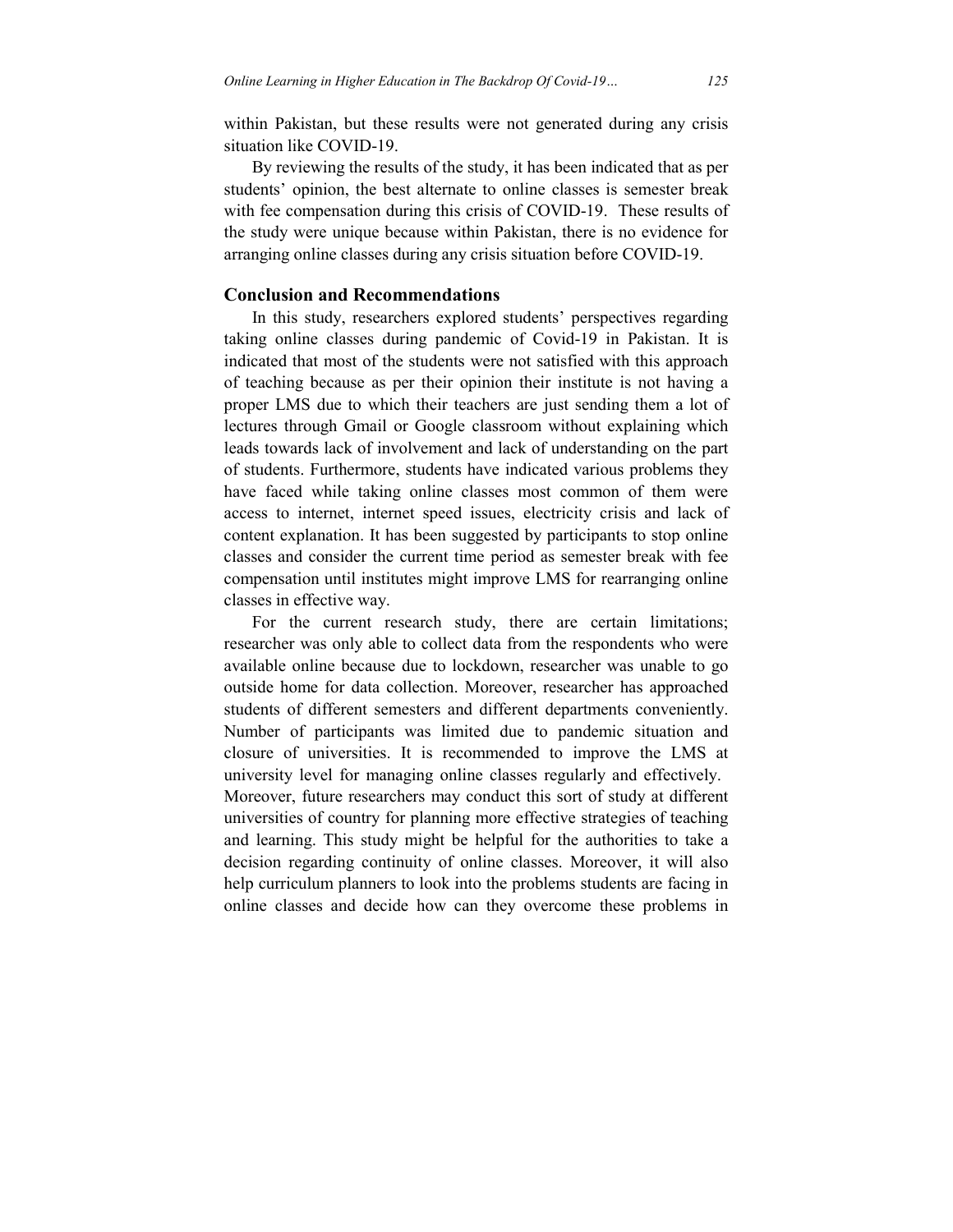future. This study is also significant for teachers because by considering the student's problems they can make amendments in their online teaching techniques in order to improve the learning of the students. Furthermore, this study will also contribute within an existing literature because as per HEC repository data no research study has been conducted to get the perspectives of the students regarding online classes in crisis situation of Covid-19 in Pakistan.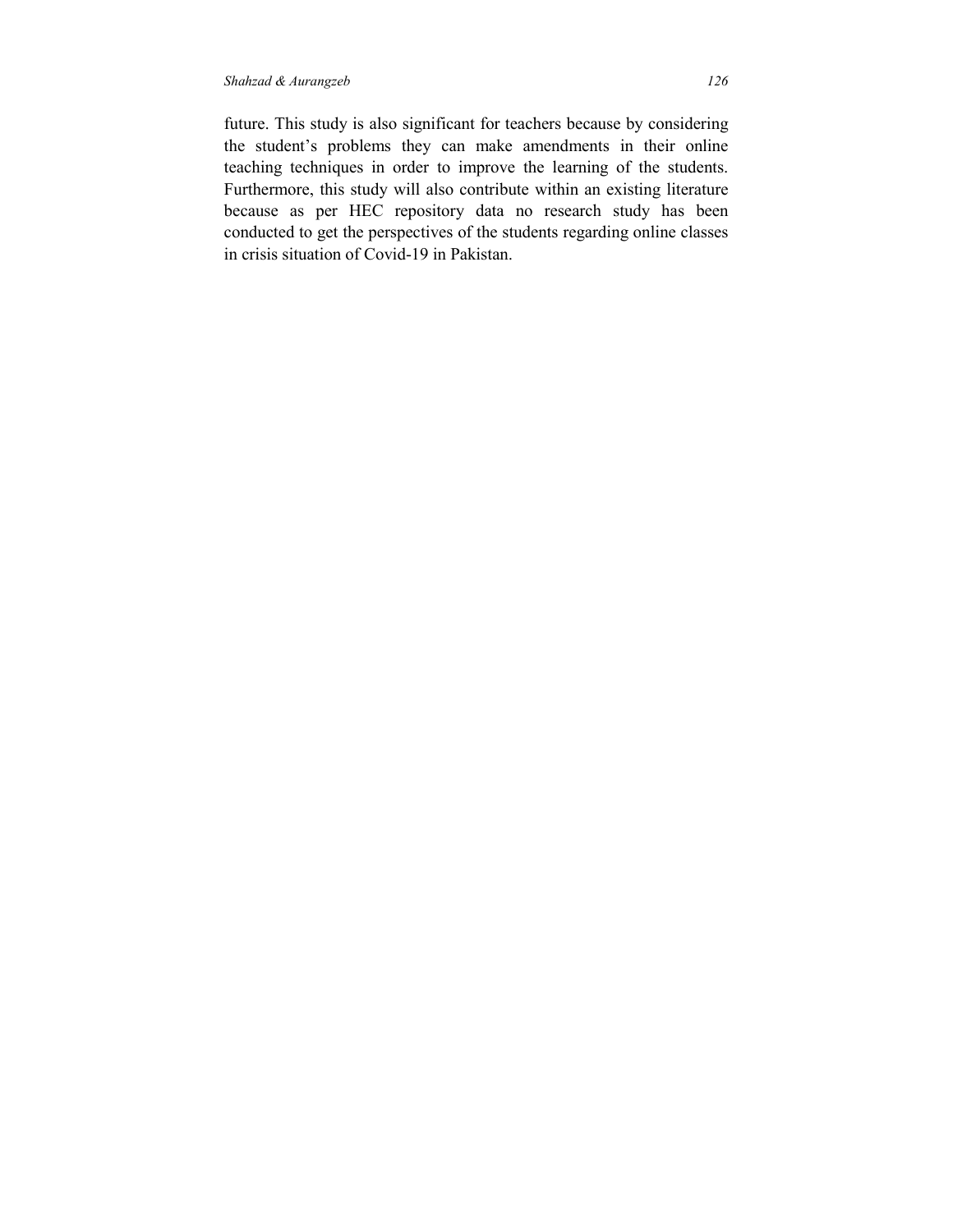#### References

- Adnan, M., & Anwar, K. (2020). Online learning amid the COVID-19 pandemic: Students' perspectives. *Journal of Pedagogical Sociology and Psychology*, *2*(1), 2–8. https://doi.org/http://www.doi.org/10.33902/JPSP. 2020261309
- Ahmed, S. S., Khan, E., Faisal, M., & Khan, S. (2017). The potential and challenges of MOOCs in Pakistan: a perspective of students and faculty. *Asian Association of Open Universities Journal, 12*(1), 94-105.
- Farid, S., Ahmad, R., Niaz, I., Itmazi, J., & Asghar, K. (2014, February). Identifying perceived challenges of e-learning implementation. In *First International Conference on Modern Communication & Computing Technologies (MCCT'14), Nawabshah, Pakistan*.
- Ferrer, M. F. (2017). What do higher education students know about massive open online courses?. *New Trends and Issues Proceedings on Humanities and Social Sciences*, *4*(1), 115-122.
- Hussain, I. (2018). Information and Communication Technologies (ICTs)-Based Learner Support in Distance Education in Pakistan. In *Technology for Efficient Learner Support Services in Distance Education* (pp. 189-210). Singapore: Springer.
- Hussain, N. (2017). Challenges of e-learning in Pakistan from student's perspective: a phenomenological approach. *Journal of Social Sciences and Media Studies*, *1*(1), 50-63.
- Jacobs, A. J. (2013). Two cheers for Web U. *New York Times*, *162*(56113), 1-7.
- Kaleem, M. F. (2020, May 8). Educational institutions to stay closed till July 15; board exams cancelled. *Daily Times*. Retrieved from https://dailytimes.com.pk/609118/educational-institutions-tostayclosed-till-july-15-board-exams-cancelled/
- Mehmood, S., Chong, L., & Hussain, M. (2018). Females higher education in Pakistan: An analysis of socio-economic and cultural challenges. *Advances in Social Sciences Research Journal*, *5*(6), 379-397.